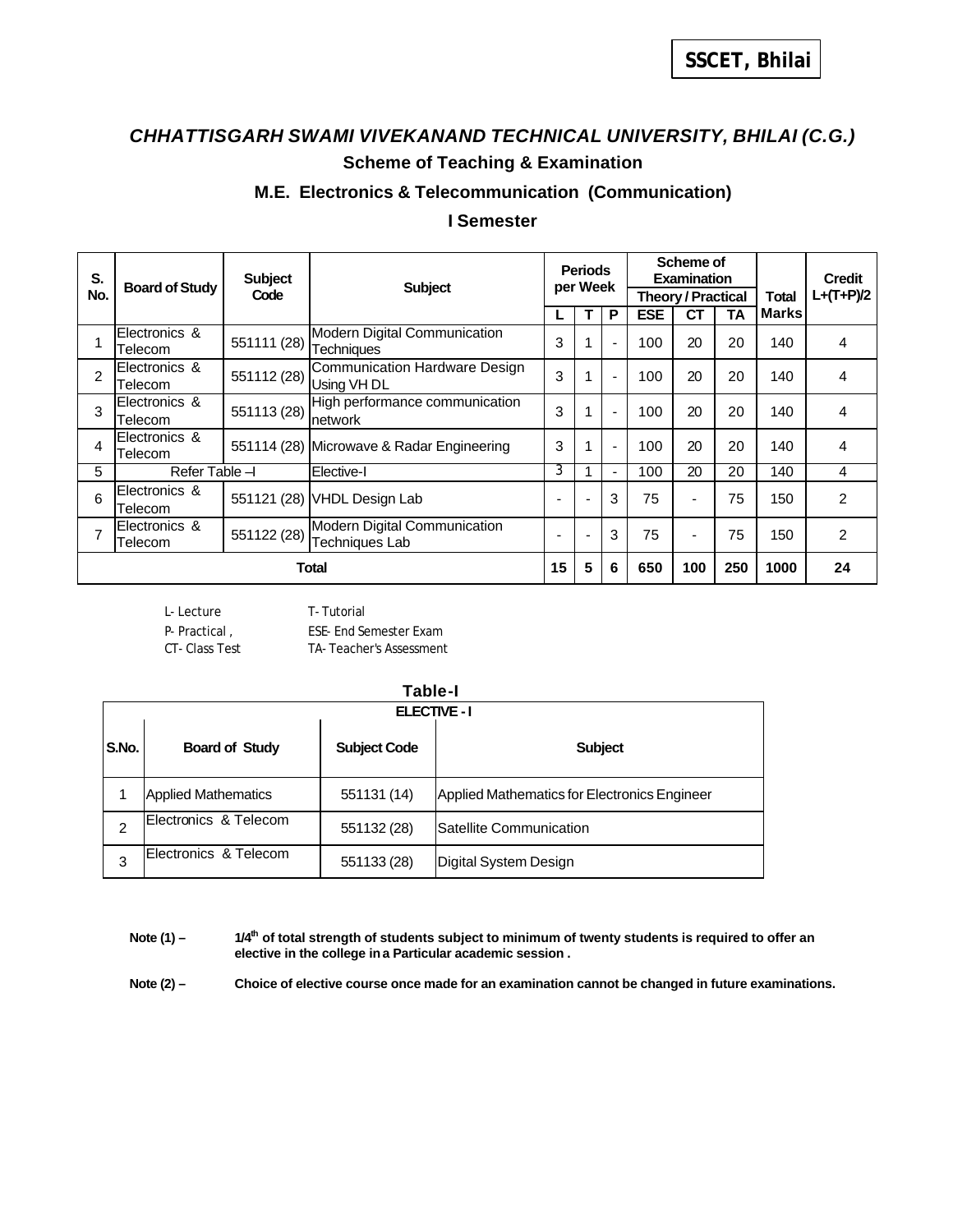### *CHHATTISGARH SWAMI VIVEKANAND TECHNICAL UNIVERSITY, BHILAI (C.G.)*

# **Scheme of Teaching & Examination**

### **M.E. Electronics & Telecommunication (Communication)**

### **II Semester**

| S.<br>No.      | <b>Board of</b><br><b>Study</b> | <b>Subject</b><br>Code | <b>Subject</b>                                      |                          | <b>Periods</b><br>per Week |                |            | Scheme of<br><b>Examination</b><br>Theory /<br><b>Practical</b> |     |              | <b>Credit</b><br>$L+(T+P)/2$ |
|----------------|---------------------------------|------------------------|-----------------------------------------------------|--------------------------|----------------------------|----------------|------------|-----------------------------------------------------------------|-----|--------------|------------------------------|
|                |                                 |                        |                                                     | L                        |                            | P              | <b>ESE</b> | <b>CT</b>                                                       | ΤA  | <b>Marks</b> |                              |
|                | Electronics &<br>Telecom        |                        | 551211 (28) Secure Communication                    | 3                        |                            | $\blacksquare$ | 100        | 20                                                              | 20  | 140          | 4                            |
| $\overline{2}$ | Electronics &<br>Telecom        |                        | 551212 (28) Advanced Mobile Communication           | 3                        |                            | $\blacksquare$ | 100        | 20                                                              | 20  | 140          | 4                            |
| 3              | Electronics &<br>Telecom        |                        | 551213 (28) Digital Communication Receivers         | 3                        |                            | $\blacksquare$ | 100        | 20                                                              | 20  | 140          | 4                            |
| 4              | Electronics &<br>Telecom        | 551214 (28)            | Embedded Technology in<br>communication System      | 3                        |                            | $\blacksquare$ | 100        | 20                                                              | 20  | 140          | 4                            |
| 5              | Refer Table -II                 |                        | Elective-II                                         | 3                        |                            | $\blacksquare$ | 100        | 20                                                              | 20  | 140          | 4                            |
| 6              | Electronics &<br>Telecom        | 551221 (28)            | Embedded Technology in<br>Communication Systems Lab |                          |                            | 3              | 75         | $\overline{\phantom{a}}$                                        | 75  | 150          | 2                            |
|                | Electronics &<br>Telecom        | 551222 (28)            | Signal Processing Lab                               | $\overline{\phantom{0}}$ | $\overline{\phantom{a}}$   | 3              | 75         | $\overline{\phantom{a}}$                                        | 75  | 150          | 2                            |
|                | Total                           |                        |                                                     | 15                       | 5                          | 6              | 650        | 100                                                             | 250 | 1000         | 24                           |

| L-Lecture     | T-Tutorial             |
|---------------|------------------------|
| P- Practical, | ESE- End Semester Exam |

CT- Class Test TA- Teacher's Assessment

### **Table-II**

|                                 | <b>ELECTIVE II</b>        |                     |                                                   |  |  |  |  |  |  |  |
|---------------------------------|---------------------------|---------------------|---------------------------------------------------|--|--|--|--|--|--|--|
| <b>Board of Study</b><br> S.No. |                           | <b>Subject Code</b> | <b>Subject</b>                                    |  |  |  |  |  |  |  |
|                                 | Electronics &<br>Felecom. | 551231 (28)         | Advanced Digital Signal Processing & Applications |  |  |  |  |  |  |  |
| 2                               | Electronics &<br>Telecom  | 551232 (28)         | Microwave Integrated Circuits                     |  |  |  |  |  |  |  |
| 3                               | Electronics &<br>Felecom  | 551233 (28)         | <b>Optical Communication System</b>               |  |  |  |  |  |  |  |

**Note (1) – 1/4th of total strength of students subject to minimum of twenty students is required to offer an elective in the college in a Particular academic session.**

Note (2) - Choice of elective course once made for an examination cannot be changed in future **examinations.**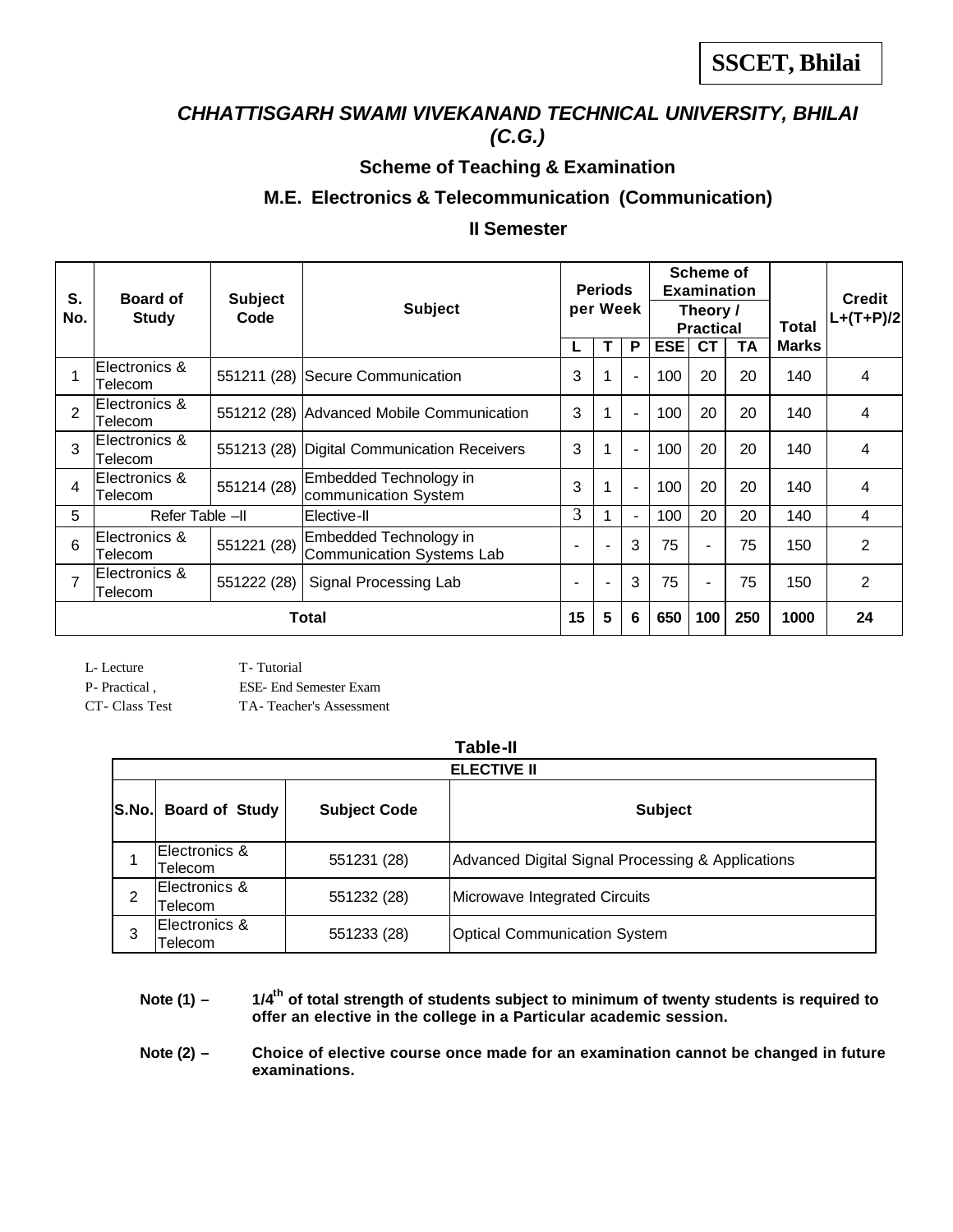# *CHHATTISGARH SWAMI VIVEKANAND TECHNICAL UNIVERSITY, BHILAI (C.G.)*

### **Scheme of Teaching & Examination**

### **M.E. Electronics & Telecommunication (Communication)**

### **III Semester**

| S.  | <b>Board of</b>          | <b>Subject</b> | <b>Subject</b>                                    | <b>Periods</b><br>per Week |                          | Scheme of<br><b>Examination</b> |            | <b>Total</b>   | <b>Credit</b>             |     |                     |
|-----|--------------------------|----------------|---------------------------------------------------|----------------------------|--------------------------|---------------------------------|------------|----------------|---------------------------|-----|---------------------|
| No. | <b>Study</b>             | Code           |                                                   |                            |                          |                                 |            |                | <b>Theory / Practical</b> |     | Marks $ L+(T+P)/2 $ |
|     |                          |                |                                                   |                            |                          | P                               | <b>ESE</b> | <b>CT</b>      | TA                        |     |                     |
|     | Electronics &<br>Telecom | 551311 (28)    | <b>Broad Band Communication</b><br>Technology     | 3                          |                          | -                               | 100        | 20             | 20                        | 140 | 4                   |
| 2   | Refer Table - III        |                | Elective III                                      | 3                          |                          | ۰.                              | 100        | 20             | 20                        | 140 | 4                   |
| 3   | Electronics &<br>Telecom |                | 551321 (28) Project Work                          | $\blacksquare$             | $\blacksquare$           | 28                              | 100        | $\blacksquare$ | 100                       | 200 | 14                  |
| 4   | Electronics &<br>Telecom | 551322 (28)    | Seminar on Industrial Training &<br>Dissertation. |                            | $\overline{\phantom{a}}$ | 3                               | -          | $\blacksquare$ | 20                        | 20  | 2                   |
|     | Total                    |                |                                                   | 6                          | $\mathbf{2}$             | 31                              | 300        | 40             | 160                       | 500 | 24                  |

L- Lecture T- Tutorial

P- Practical, ESE- End Semester Exam

CT- Class Test TA- Teacher's Assessment

| Table - III                                     |             |                                                   |  |  |  |  |  |  |
|-------------------------------------------------|-------------|---------------------------------------------------|--|--|--|--|--|--|
| Elective - III                                  |             |                                                   |  |  |  |  |  |  |
| <b>Board of Study</b><br>Code<br><b>Subject</b> |             |                                                   |  |  |  |  |  |  |
| Electronics & Telecom.                          | 551331 (28) | Electromagnetic Interference and<br>Compatibility |  |  |  |  |  |  |
| Electronics & Telecom.                          | 551332 (28) | Soft Computing                                    |  |  |  |  |  |  |
| Electronics & Telecom.                          | 551333 (28) | Global Tracking & Positioning<br>System           |  |  |  |  |  |  |

**Note (1) – 1/4th of total strength of students subject to minimum of twenty students is required to offer an elective in the college in a Particular academic session.**

Note (2) - Choice of elective course once made for an examination cannot be changed in future **examinations.**